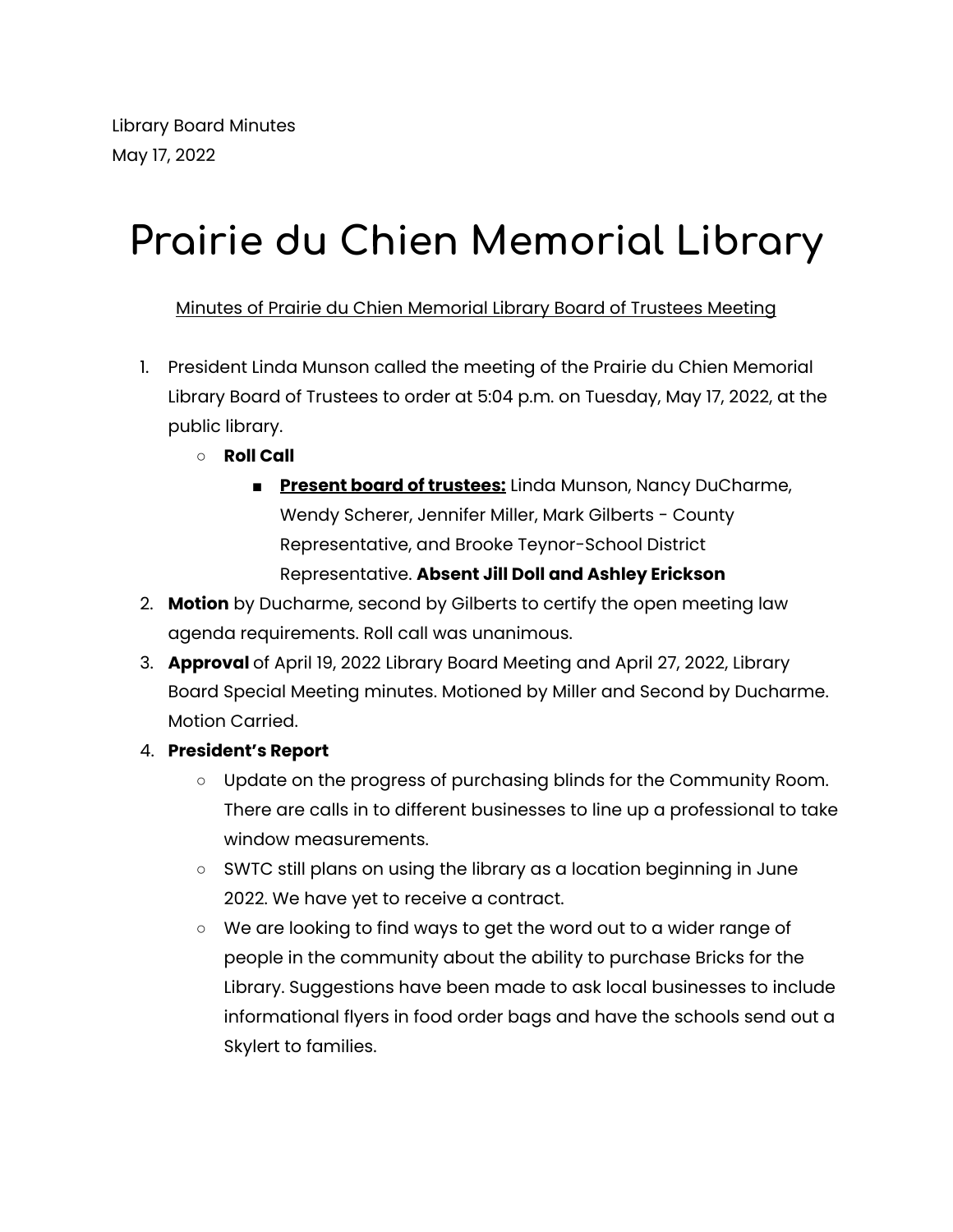- Price comparisons came in from local businesses for Summer Reading Program yard signs. The yard signs will be one of the incentives for reading during the summer months.
- 5. **Motion** was made by Ducharme and seconded by Gilberts to support a library usage contract with SWTC when presented. Roll call was unanimous.
- 6. Ashley Erickson was present at the Library Board Meeting at 5:15 pm
- 7. **Director's Report**
	- The book signing that was held for local author, Genevieve Kirchman, was a very successful library event.
	- The library's circulation numbers were right on track for the month of April.
	- Budget wise the library is doing well, but a seal in the basement broke and will need to be fixed by Winona Controls. Unsure of the costs for parts and labor at this time.
	- The library purchased a new printer. There are now two printers available for use.
	- The recent staff meeting went well. Summer reading ideas were discussed and summer reading events were in the process to be finalized.
	- Bags were ordered with the library logo. The library is hoping by having these bags seen being used by members of the community will promote an increase in circulation.
	- The Dino Dimensions exhibit will be held on June 10th in the Library Community Room.
	- Amazing Library Adventure will be held on June 14th
	- Regular storytimes will resume on Thursdays at 3:30 beginning in June.
	- The Whittling Workshop group would like to hold a larger event in the Library Community Room in October 2022.
- 8. \*Enter CLOSED SESSION per state statute 19.85(1)(c)(d). Considering employment, promotion, compensation or performance data of any public employee over whom the governmental body has jurisdiction or exercises responsibility. Motioned by DuCharme and Second by Scherer at 5:33 p.m. Roll call unanimous.